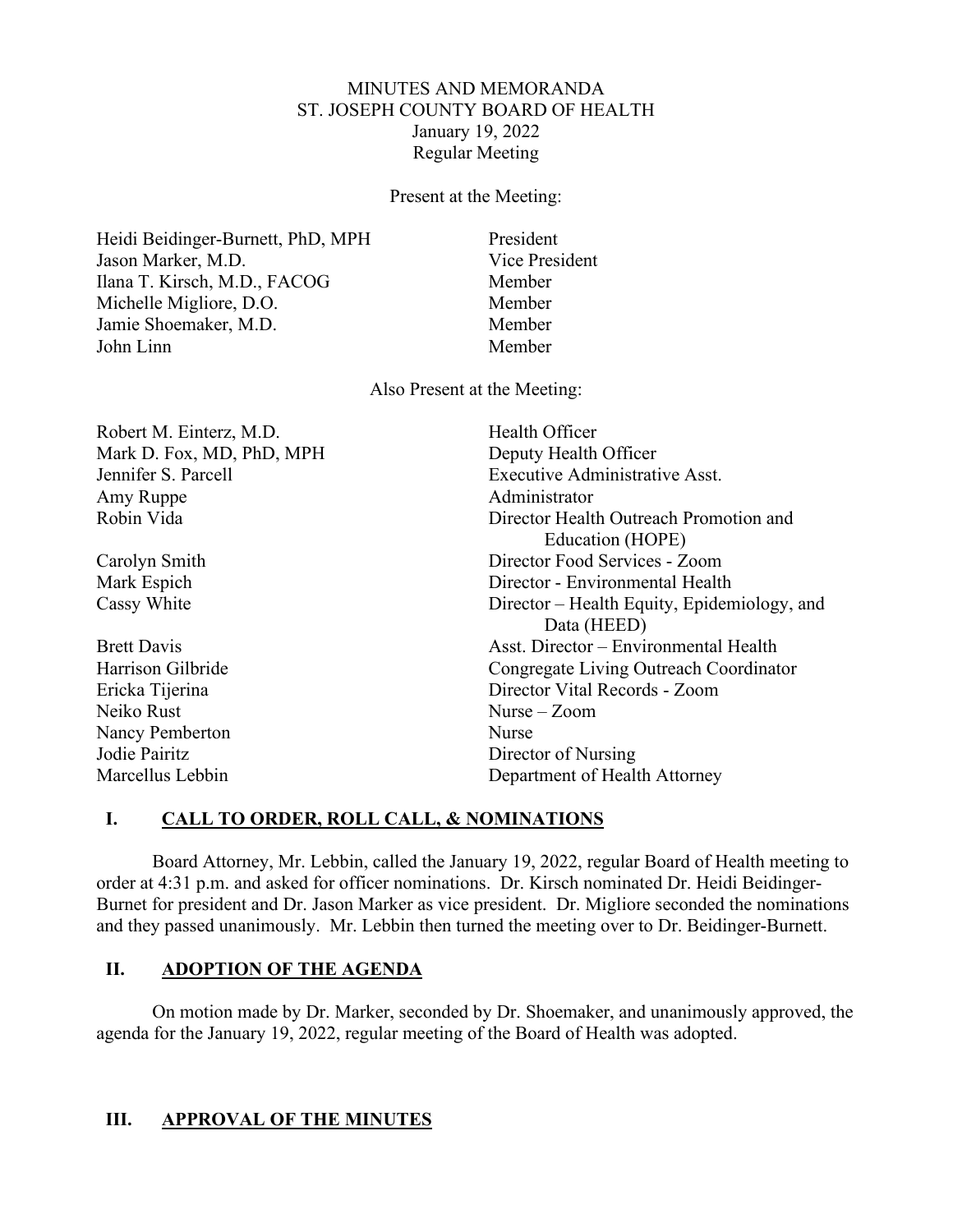On motion made by Mr. Linn, seconded by Dr. Migliore, and unanimously approved, the minutes of the December 15, 2021, regular meeting of the Board of Health were approved.

## **IV. BOARD PRESIDENT ANNOUNCEMENTS**

Dr. Beidinger stated she was happy to serve again and looked forward to the coming year.

# **V. HEALTH OFFICER REPORT**

Dr. Einterz noted that the Board was provided with the Health Officer's written report and that there was one additional item he wanted to address, leadership training meetings. The Department of Health started leadership training meetings and they have been successful. Dr. Einterz wanted to thank the HEED unit for pursuing this valuable tool for employees.

Dr. Einterz moved on to the food services section of the report and noted that the applications for food service/store permits can now be applied for online and the Department of Health will mail the permits to the establishments. Dr. Marker asked if this was for pop-up vendors or just for restaurants. Ms. Smith responded that all vendors, even temporary vendors, can avail themselves to this service. Dr. Marker asked what the timeline was for a temporary vendor to submit an application. Ms. Smith said that it is required to be submitted no later than seven (7) days prior to the event.

Dr. Einterz then moved on to the financial health of the Department and noted that Ms. Ruppe's projections were only off by \$13,000 for 2021. The budget is no longer in deep red, and the fee revenue is the highest it has ever been. Dr. Kirsch asked if the fee revenue was increased as a result of grants. Dr. Einterz responded the grant awards have also increased, but those are not related to the fee revenue which comes from items such as permits and applications. Mr. Linn asked what the Covid fees in December related to. Ms. Ruppe responded that all the Covid fees hitting in December was the result of accounting. The work was done over the year, but the County Council approved the funds for the temporary staff in December. Mr. Linn then asked about the \$70,000 for health analytics. Dr. Einterz responded that six (6) units contracted with EnFocus for data analytics.

Dr. Beidinger then asked if there was any progress on getting an EMR system for the County. Dr. Einterz responded that we had received the go ahead for Athena and are working on getting the contract approved. Athena will integrate the County with IHIE and the hospitals, which will assist the County staff increase productivity.

Mr. Linn said he was glad to see the Department of Health was working on homicide, overdose, and suicide as that work is needed in the County.

Dr. Marker said he saw the Department of Health is helping settle refugees from Afghanistan. Dr. Kirsch then asked if the refuges have access to free healthcare and Medicaid. Dr. Einterz said that a new Federal Law allows them to be eligible for health care. He followed up saying sixty (60) individuals are being placed in coordination with the State of Indiana and will have Medicaid for a period. Agencies are looking for work placement and the expectation is those that can work will be helped to find employment. This process takes time but is being implemented successfully.

# **VI. DEPUTY HEALTH OFFICER REPORT**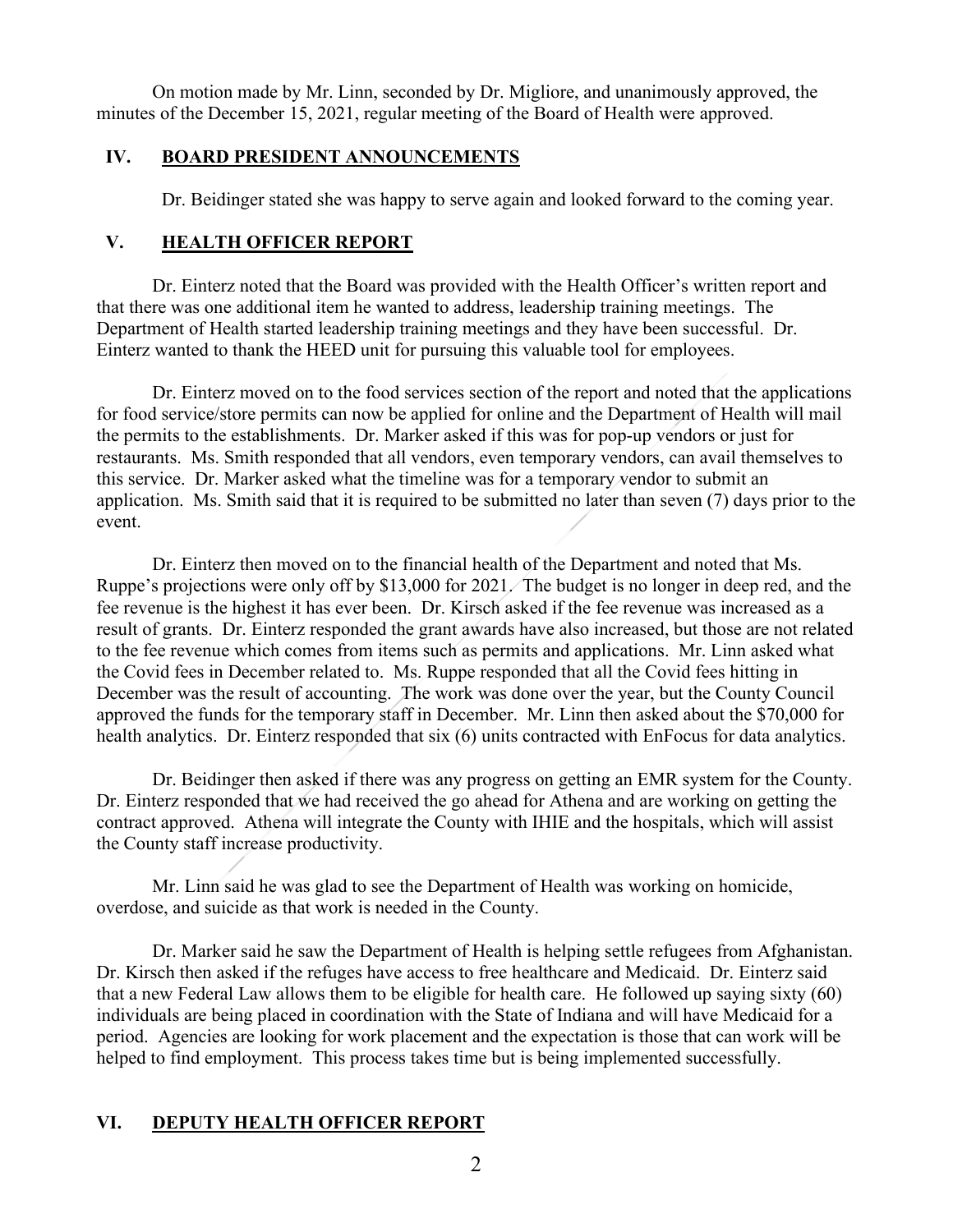Dr. Fox noted that Omicron has the highest levels of confirmed cases in the history of the County. This is with a lack of tests. We know that we are not catching all the cases as a result of the testing shortages. Dr. Fox said the State was to open a test site in early January, but that due to staffing issues it has not opened yet. Dr. Fox said that for those that can test the turnaround time for the local labs is good.

Dr. Shoemaker asked if the testing was necessary, he said Omnicom was endemic and compared it to the flu which we do not test for because it does not help those who have symptoms. Dr. Fox responded that with a lack of treatment options it might be best to keep tests for those who are high risk and follow their physician's guidance on quarantining. Dr. Fox also noted that tests help with contact tracing, but said it looks like this will end when the State contract is up.

Dr. Shoemaker stated that there is no way for Medicare to pay for Covid testing. Dr. Kirsch said that she would like tests to make sure she was negative before meeting in groups of people. Dr. Shoemaker said he agreed this would be better, but that this was not how it was being rolled out to the general public.

### **VII. NEW BUSINESS**

Ms. Pemberton was then called upon to give the unit spotlight presentation for Public Health/Nursing. At the end the presentation Dr. Shoemaker asked if the Department works with the jail. Ms. Pemberton responded that it does. Dr. Marker asked if there was an increase in diseases due to the refugees from Afghanistan and if that would be tracked. Dr. Kirsch stated infectious diseases might be an issue. Dr. Einterz said the Department of Health is tracking and that tuberculosis is the largest disease we are seeing but noted that there is a language barrier that was impeding the process. Dr. Kirsch then entered the conversation and a discussion on how to treat tuberculosis followed.

Dr. Beidinger-Burnett then asked if the HIV rates were increasing along with the increase in hepatitis C. Ms. Pemberton responded that we are not seeing an increase in HIV, but there is an increase in sexually transmitted diseases. Ms. Pemberton also noted that fewer people are seeking treatment as the hospital waits are very long due to Covid. Dr. Kirsch asked why their doctors were not treating these individuals. Ms. Pemberton said that most of these individuals do not have doctors. Dr. Shoemaker asked if the Department of Health could write prescriptions. Dr. Einterz said the Department of Health no longer has a clinic, that it was closed years before Dr. Einterz arrived.

Dr. Beidinger-Burnett then noted that lead testing is down and asked if there are any plans to address this. Ms. Pemberton responded that the community outreach is starting to help with that, and Ms. White is helping put the procedures in place. Dr. Einterz also noted that some insurance companies are requesting preauthorization, which is causing complications and delay. Dr. Beidinger said there are two (2) health bills going through the State house and one is for mandatory lead testing, which might help if it gets passed.

Dr. Einterz then introduced the new Director of Nursing, Jodie Pairitz who began her employment with us on January 18, 2022.